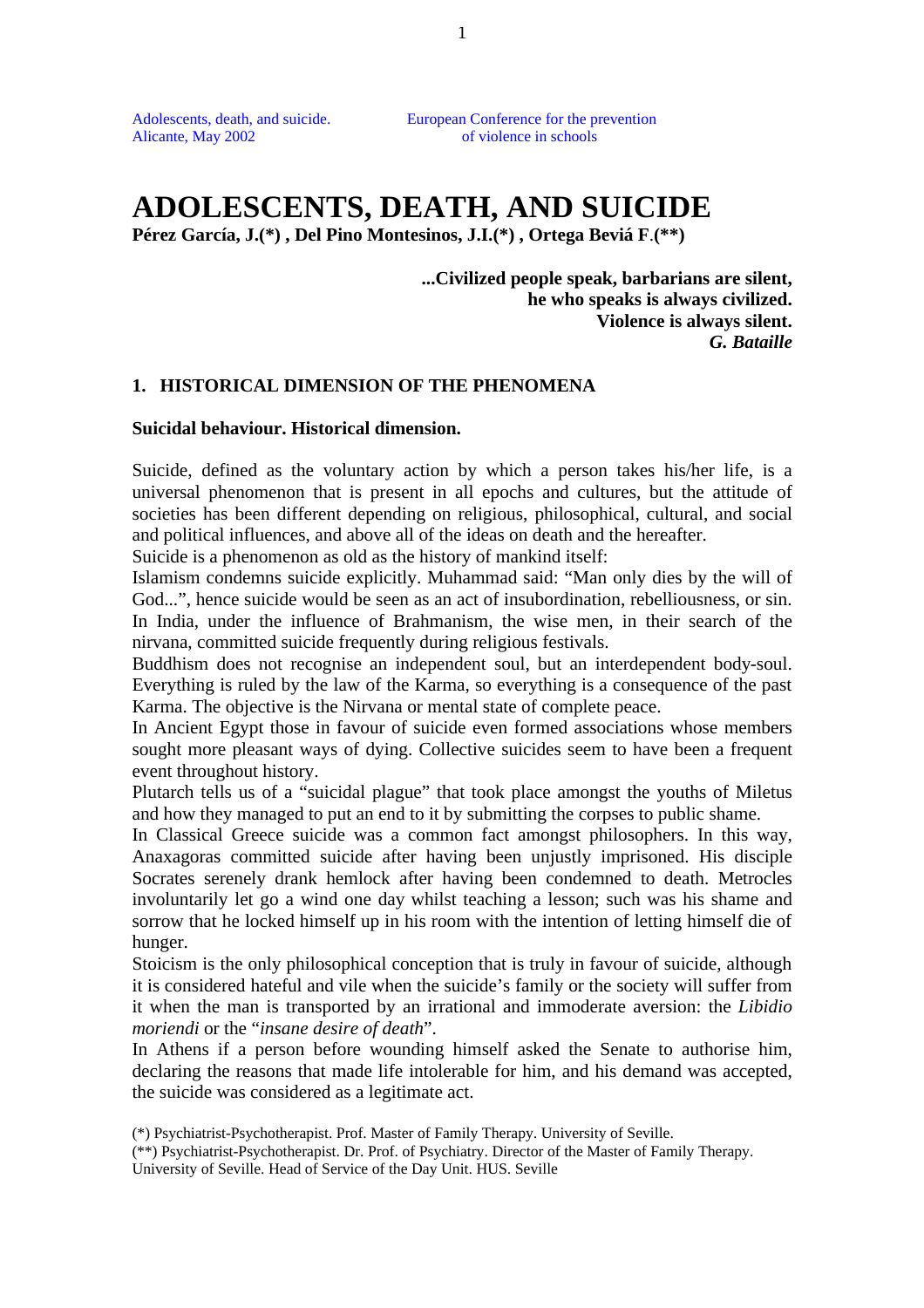In Rome the suicide of slaves was frequent but it was forbidden. Suicide does not seem to be an infrequent phenomenon in the barbarous peoples: "The Spaniards are often described as people who despise life and that are ready to die before letting themselves be captured" (Sagunto, Numantia, etc.).

Neither the Old Testament nor the New Testament seem to forbid suicide in a very explicit way, although we find tales of suicide in them (Samson, Saul, Judas).

*Aquino* says that we cannot dispose freely of ourselves because we do not belong to ourselves. To the point that we form part of a unity, a family, a social body we cannot and must not desert. Secondly, as creatures of God we are not free to dispose of our life and death. He considered suicide as the gravest of sins. Despite this he introduces a certain moderation while adding the concept of "irresponsibility": he says that their are a series of vesanic illnesses (hysteria, epilepsy, etc.) that have nothing to do with the possession of the devil which in other times suicide was related with. With these opinions the idea begins to be created of dividing the religious world and mental illness. Until the XVIII century the civil law of nearly every country condemned suicide with the gravest and most dishonourable punishments that nearly always affected the family of the suicide.

In France during the XVII century the repressive tradition against suicide continues, although they recognised that suicide could be committed by people who were not completely of sound mind, using the concept of "*irresponsibility*". With all this they were already talking about pathological aspects and they begin to insinuate that suicide would be in the field of pathology. In general, except for the Anglo-Saxon countries, a "Latin tradition" is created that stops considering suicide as a crime. Suicide is going to become a concept that will be between the limits of the normal and the pathological, as it was before between the natural and the supernatural. With this a debate begins that does not end between normal suicide and pathological suicide. *Esquirol* divides suicide in three categories: suicide produced by the passions, suicide produced by a mental illness, and suicide produced by the boredom of living. In the end a door is opened for the medicine to attend to suicides classified as pathological and a duality is shown between the medical and the religious fields. With the coming of Romanticism suicide loses part of its pejorative character and certain plagues occur that trap also some of its main protagonists. Ortega called it "the illness of the century". Goethe's *Werther* was considered as the main responsible of these plagues amongst the romantic suicides. The musical piece "*Gloomy Sunday*" of *Rezso Seress* also produced a wave of suicides during the Romanticism. The suicides for honour and most of all for love, already praised by Virgil in antiquity, become very frequent in the style of *Othello* or of *Romeo and Juliet* of *Shakespeare*, or of *La Celestina* of *Fernando de Rojas*.

#### **Suicide as a social problem.**

The end of the repression of suicide coincides with the apparition of the social sciences that were born with capitalism and the industrial society: suicide begins to be considered as a social problem together with poverty, alcoholism... In the confrontation of man with his institutions that will be seen as repressive and alienating a concept of rebellion and pessimism is reached. Man will live as a rebel or as a subject. In the XIX century the existentialists are going to have a conception of the world with a conscience of misfortune that follows the previous bourgeois optimism. Existentialism is a philosophy of crisis that speaks to us of inevitable risks, but under all of them it tries to reveal the great human problems, such as the personality of the singular man, the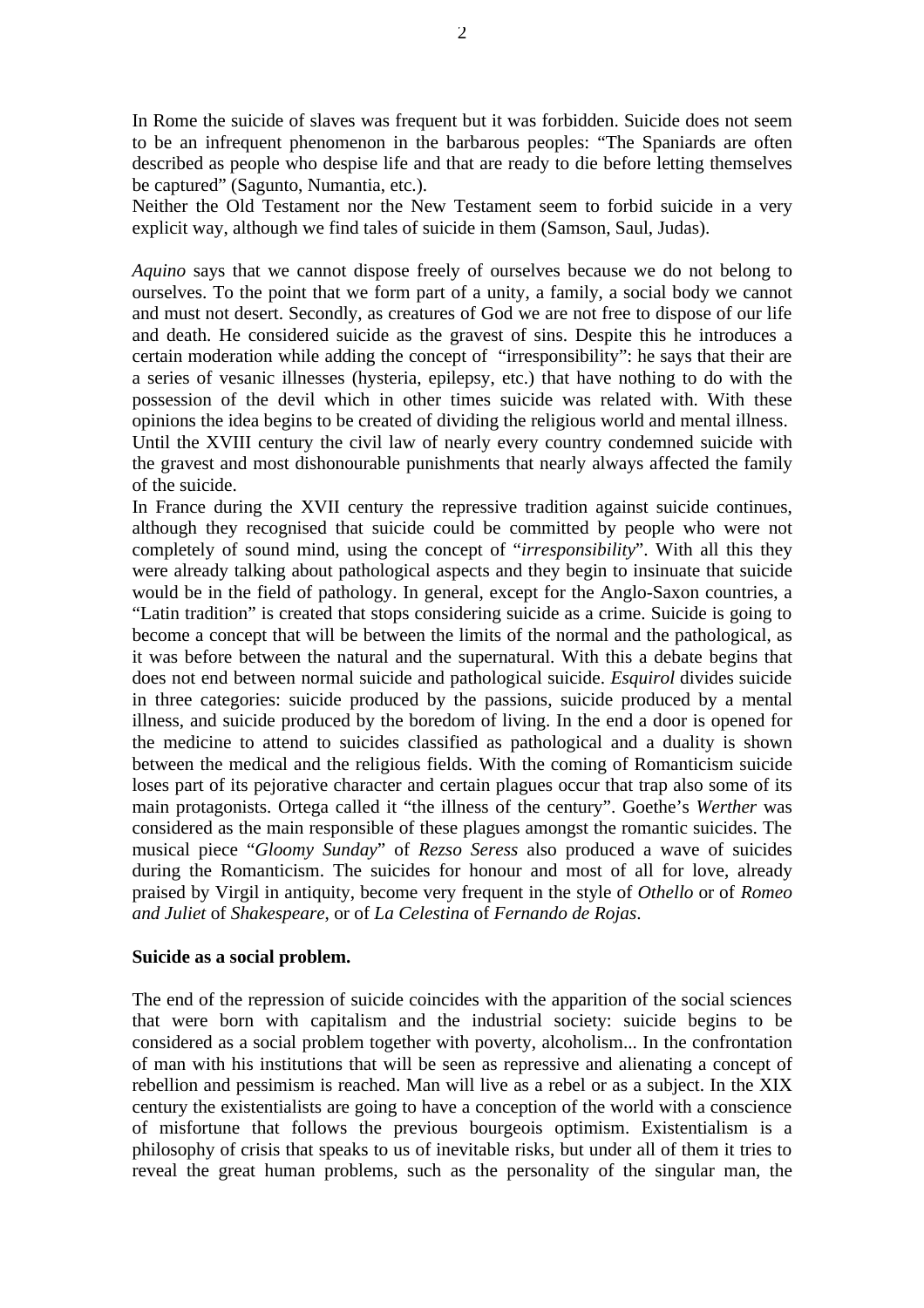meaning of life and death. For *Sartre* death is the only certainty of life, and for *Camús* there is only one truly serious problem, and that is suicide. For *Freud* suicide is an intrapsychic phenomenon originated primarily in the subconscious and in which prevail aggressiveness and hostility against oneself that cannot be exteriorised. The basis of suicide is in the death instinct.

*Menninger* discovers two forms of suicide: "chronic suicides" (alcoholism, disablement, martyrdom, frigidity, psychosis, etc.) and "localised suicides" (self-mutilations, intentional accidents, polysurgery, impotence, frigidity). *Emile Durkheim* admits three forms of suicide: "egoistic" by defects of social integration; "anomic" that occurs when the equilibrium between the individual and society is broken; "altruistic" where the social body dictates the suicide. In any case, suicide is **the last expression of freedom** that in other levels, not popular, is not talked of as an act of cowardice or bravery, freedom or submission, but as something voluntary or not, but in the face of which the laws and public opinion leave a kind of shameful freedom watched over by doctors, policemen, parents... and in the field of medical pathology.

|                        | SUICIDE AS A POLYDIMENSIONAL TRANSGRESSION | Table 1 |
|------------------------|--------------------------------------------|---------|
| <b>RELIGIOUS</b>       | Sin                                        |         |
| <b>ETHIC-MORAL</b>     | Immorality                                 |         |
| LEGAL-POLITICAL        | Crime/Evil                                 |         |
| MEDICAL-PSYCHIATRICAL  | Illness/Insanity                           |         |
| <b>SOCIAL-FAMILIAR</b> | Sociopathy / Familiopathy                  |         |
| <b>NATURE</b>          | Ecopathy (Against nature)                  |         |
| <b>ACT OF FREEDOM</b>  | Normal(Not transgressive)                  |         |

## **2. DESCRIPTIVE DATA**

Suicidal behaviour in childhood and adolescence has become in the last decades an important health problem due to its increment, its emotional repercussion associated with the death of a youth, and the economic and social costs it implies.

The figures speak for themselves of the seriousness of the problem that has ceased to be exclusive of adults. In the past two decades suicide has become the second or third cause of death, after traffic accidents. However, and according to data of the *Instituto Nacional de Estadística* (National Institute of Statistics), compared with other nearby countries we can conclude that Spain registers one of the lowest rates of suicide in Europe. The provinces at the top of the rate of suicides are Lugo, Soria, Huesca, Tarragona, and Asturias with more than double the national media rate that in 1998, last year of which we know official data, was placed in 5.98 cases per hundred thousand. However, suicide attempts do not seem to be something worrying in the whole of the country. A recent report of the *Secretaría General de Planificación del Ministerio de Sanidad y Consumo* (General Secretariat of Planning of the Ministry of Health and Consumption) shows that Spain is one of the countries of the European Union with a lower rate of mortality by suicide, although a tendency to increase is observed.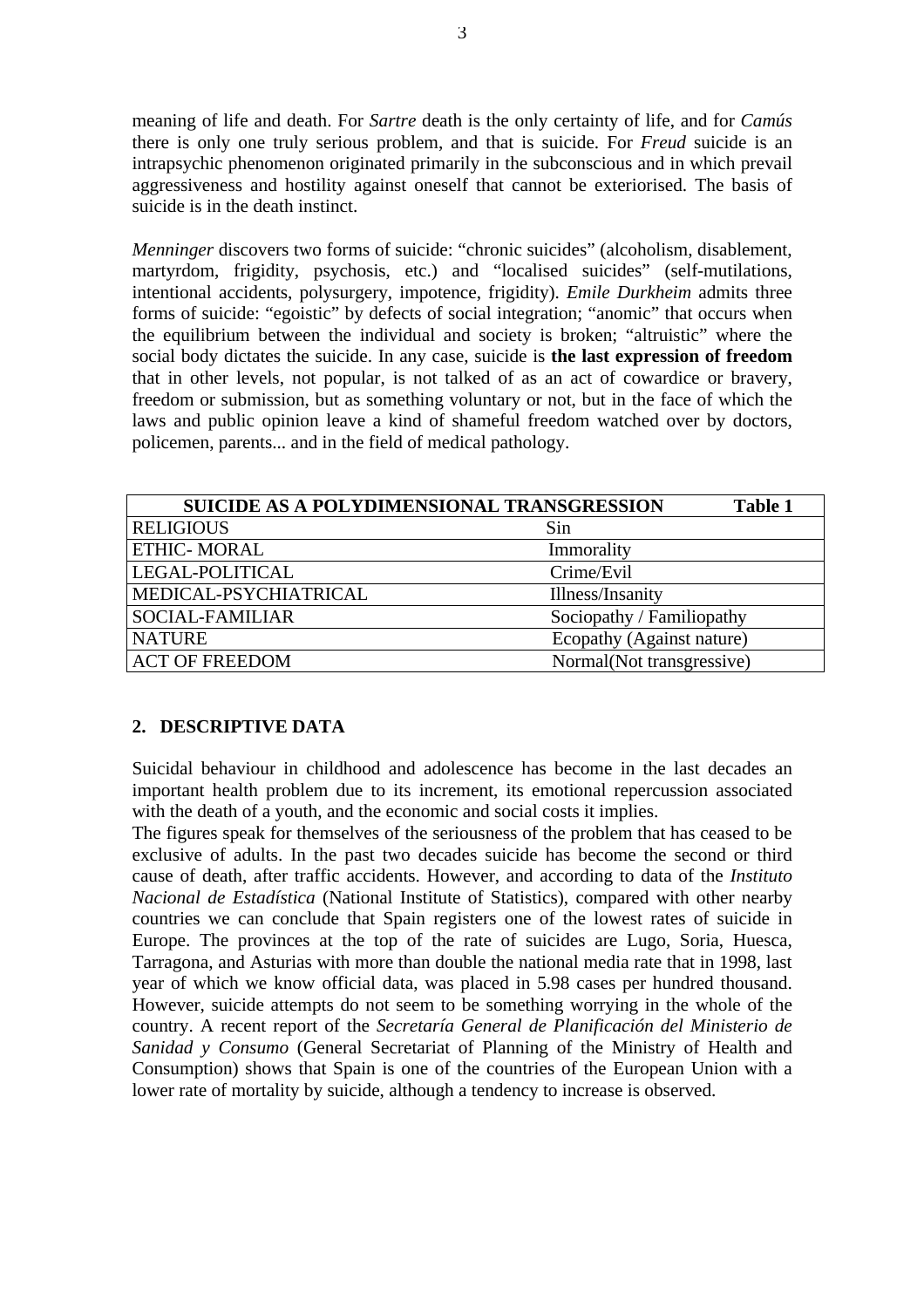| <b>Suicide in youths between 15-24 years of age</b><br><b>Table 2</b> |                         |                                        |                       |  |  |  |
|-----------------------------------------------------------------------|-------------------------|----------------------------------------|-----------------------|--|--|--|
| 1969                                                                  | 1974                    | 1977                                   | 1990 (15-19 in USA)   |  |  |  |
|                                                                       |                         |                                        | 2001 in Spain         |  |  |  |
| $4th$ cause of death                                                  | $3^{rd}$ cause of death | $\cap$ <sup>nd</sup><br>cause of death | $12nd$ cause of death |  |  |  |
| Produces 40% of the paidopsychiatric hospitalisations                 |                         |                                        |                       |  |  |  |
| The most frequent cause of urgency in paidopsychiatry (Tomb 1996)     |                         |                                        |                       |  |  |  |

• Spain: gradual increase, without reliability of data. In 1991 the rate was 5.6%

| Rates of mortality by suicide in all ages. Europe                          |            |         | <b>Table 3</b> |         |             |  |  |
|----------------------------------------------------------------------------|------------|---------|----------------|---------|-------------|--|--|
| Country                                                                    | Historical | Rate x  | Last year      | Rate x  | % of change |  |  |
|                                                                            | year       | 100.000 | available      | 100.000 |             |  |  |
| EU                                                                         |            | 11,8    | 1991           | 11,7    | $-0,6$      |  |  |
| Belgium                                                                    |            | 16,4    | 1989           | 17,8    | 8,8         |  |  |
| Denmark                                                                    | 1970       | 22,4    | 1992           | 20,4    | $-9,2$      |  |  |
| France                                                                     |            | 15,9    | 1991           | 18,9    | 19,0        |  |  |
| Germany                                                                    |            | 21,7    | 1991           | 15,4    | $-28,8$     |  |  |
| <b>Spain</b>                                                               |            | 4,7     | 1990           | 7,1     | 50,1        |  |  |
| World rate: 8 x 100,000<br>Spanish rate $7-10 \times 100.000$<br>$\bullet$ |            |         |                |         |             |  |  |
| Of 10 attempts, 1 consummated                                              |            |         |                |         |             |  |  |

#### **3. NATURE OF THINGS AND THINGS OF NATURE**

## **The logical abyss between nature and convection is a fundamental principle in modern science.**

#### **(***Popper***, 1945)**

*Peters* (1958) pointed out the importance of rules and their hierarchisation in human behaviour. Natural phenomena and manifestations are morally and ethically neutral; those generated by the human body can be susceptible of being studied by neurology as a science of the brain and are susceptible of causal explanations. When human manifestations or phenomena have the meaning of signs they are forms of communication and hence belong to the field of psychiatry, psychology, or sociology, not being susceptible of causal explanations. The first are ethically and morally neutral and the second are not, as they emerge from a context of social rules determined by a moral and an ethic.

*Szasz* (1961) declares that: "How to approach once and for all the orientation of our activity: depending on "substantives and entities" or depending on "processes and activities". For a long time physics, chemistry, and other sciences have complemented their conceptualisations with process theories; psychiatry has not yet done so".

Following *Ortega* (1995): The nature of things is to preserve their identity, to remain in the space-time dimension; the things of nature are change and transformation and development, its character is determined by the flexibility that the process of destiny determines; in synthesis to keep changing.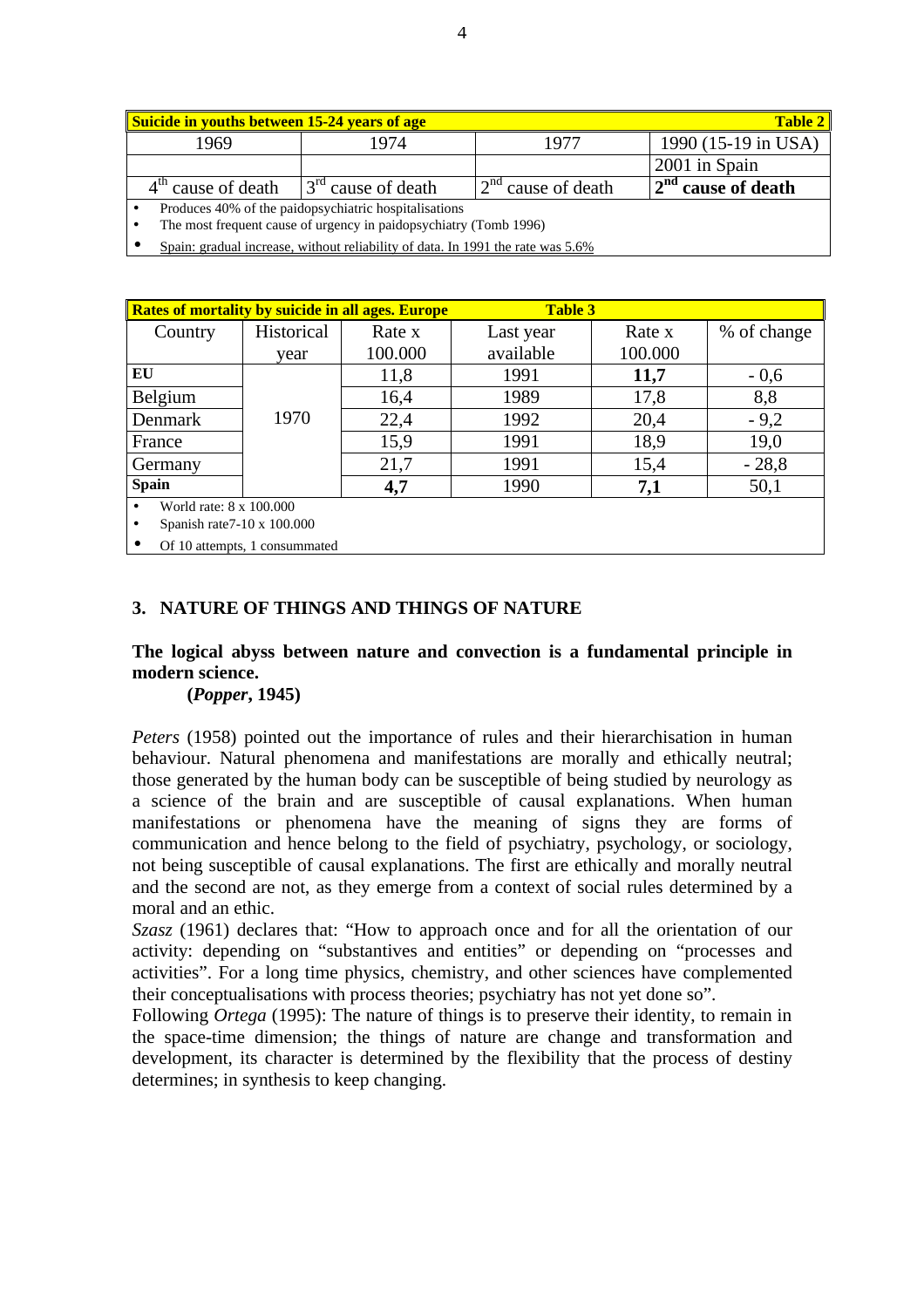#### **3.1 ADOLESCENCE**

**"Youth loves luxury. It has bad manners, despises authority, has no respect for the elderly people, speaks when it should work. The youths no longer stand up when older people enter the room, they contradict their parents, speak with no knowledge of society, devour the food, cross their legs, and tyrannise their parents."**

*Aristotle (384-322 BC).*

**"...The unlimited petulance of youth must be considered as a sign that the end of the world is near".** *Melanchthon (1497-1570).*

**"...The precocious corruption of youth has become such a generalised complaint that it seems necessary to subject this matter to a public debate and to put forward proposals to improve it".** *Loke (1960).*

Adolescence is a period of the human life cycle whose defining character is **transition**: a vital moment where we are no longer children but we are a child, we do not have the attributes of children but we still have these attributes, we are not adults but we are already adults, and we do not have things of the adult but we already have some things of the adult. It is something like the **present** time (very signified in this period of life: to live the present) where it has something of the past but it is not the past, and it has something of the future but it is not yet the future, but at the same time it is everything that exists in a paradoxical point where nothing exists.

Adolescence is a modern cultural emergent concept: "Adolescence is only recognised as a differentiated stage of development in the present epoch due to the fact that the coincidence in the most developed countries of a more extensive education and an early sexual maturation have produced a prolonged phase of physical maturation associated in an equivocal way with an economic and psycho-social dependence" *Rutter*. The mixture of a physical maturity and a psycho-social immaturity.

For *Marcelli* and *Braconnier* (1960) the essence itself is the "crisis" in the psychic process that every adolescent goes through. For *Spranger* it also presents this character of process without a fixed state. What we always must bear in mind is that if there is something specific about adolescence it is that it consists in a "changing period", not only as the passage of childhood to adulthood, but as a complex and contradictory period in many aspects, which is valid both for the adolescent him/herself as for the adult who observes him/her, so this age has frequently been analysed from the notion of *crisis*. A crisis of emancipation, a crisis in sexuality, and an identity crisis.

As for the family, it is a live social organism. It has its own life cycle, and in this process one of its phases is that of the Family with adolescent sons and daughters.

The family is an open social and cultural system in constant relation and interaction with the society it forms part of, and it is also a live system, subjected to its own life cycle. Thus it must adapt both to the changes that occur inside it and to those experimented by the social and cultural suprasystem in which it is inscribed. From a systemic epistemology we have to widen the focus of attention towards the whole of the family group, placed in the centre of the interaction individual-family-society. From this point of view we have to begin by considering that the adolescent is not the only one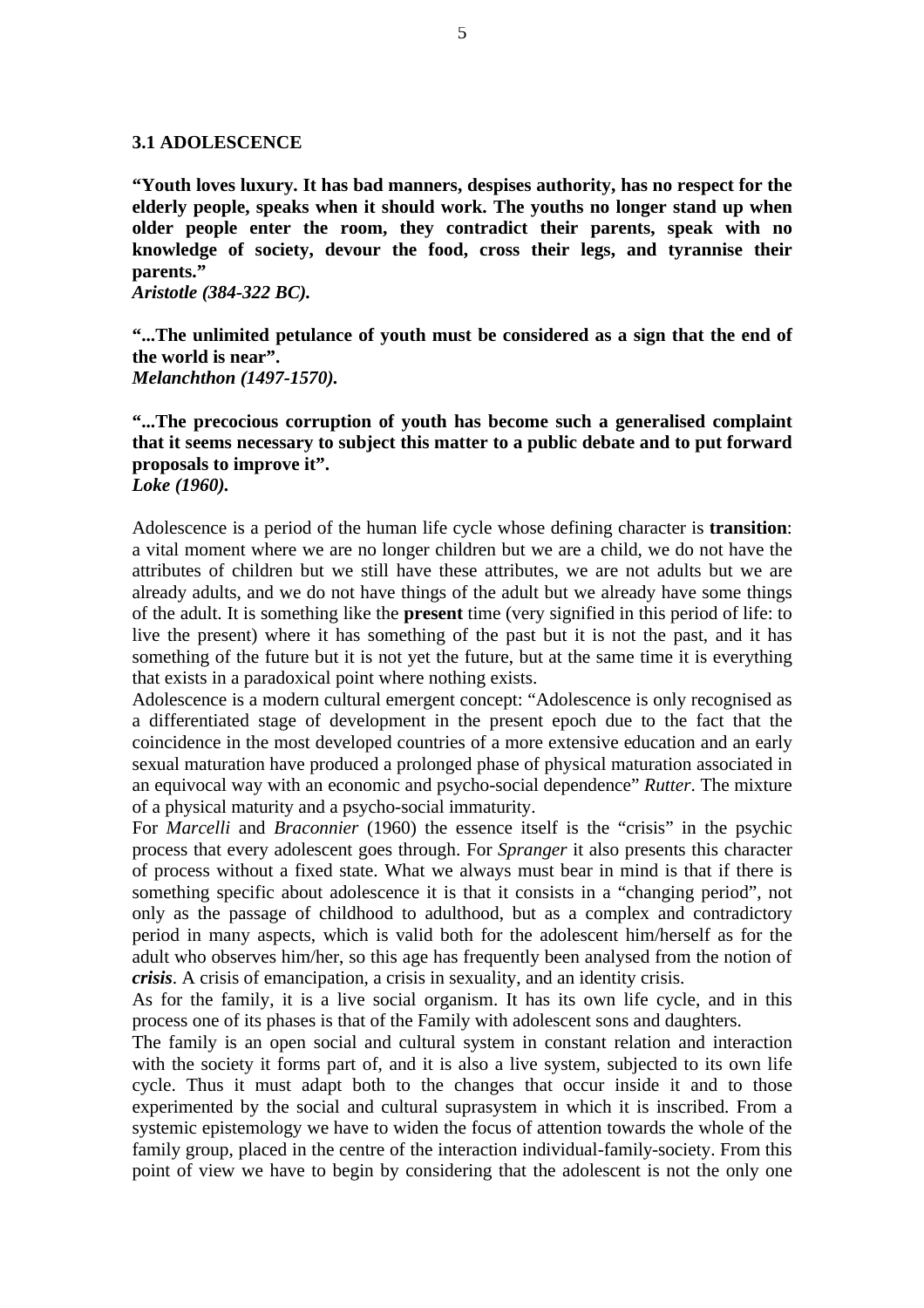who experiments important modifications faced with the growing autonomy and the perspective of one of its members leaving. The identity crisis affects all the family group.

#### **Emergencies in the family with adolescent sons and daughters**

- 1. *Changes in the model of authority.* Emotionally for the parents the child is a part of themselves. The questioning by the adolescent of the limits of the parental system and of the authority of the parents is lived by the parents as an undermining of their position. Authority must be exercised with less asymmetry, accepting more dialogue with the adolescent.
- 2. The adolescent is exposed to *Real external dangers* (drugs, traffic accidents, non desired pregnancies).
- 3. *Physical changes.* Physically the adolescent is an adult. The parents cannot impose themselves on him/her by physical force. The presence of a situation of change and crisis in the life cycle of the family makes a greater degree of agreement between the parents necessary.
- 4. *Rupture in the family solidarity.* Everything happens as if a rupture had taken place. For the adolescent the elements that are external to the family system acquire much importance, especially the group of peers.
- 5. *Looking glass phenomena.* As in every situation of change or crisis not only the stability of the system but also the functions, competence, and self-esteem of all its members are questioned. The changes that are traditionally observed and described in adolescents have their "looking glass" image in those produced in their parents.
- 6. *Modification of the priority in the family functions.* The functions of direct care and protection carried out by the parents loose importance. The parents have now more time to attend to their own needs and relations. The fact that the adolescent is more and more autonomous and can take care of him/herself can question the role of his/her parents as carers.
- 7. *Phenomena of parentalisation and maritalisation.* The presence of grown-up sons and daughters allows to delegate in them some of the functions of the parents and to perform and develop adult functions, proper or improper.
- 8. *The communication channels are disturbed by emotional phenomena* or by the sensation of the adolescent of "not being understood" and he/she silences what for him/her is important.
- 9. *Cycles of aggressiveness/guilt.* The adolescent and his/her parents see with impotence that they are not capable of alleviating the suffering they perceive in their sons and daughters generating improper traps for the moment.
- 10. *Maturity and responsibility.* The adolescent with his/her behaviour can question the competence of the parents as educators. In a social environment marked by a certain "cult of the child" said child is defined by him/herself and by society as someone capable of deciding for him/herself, but if he/she decides wrongly, the extensive family, the society, and its agents will hold the parents responsible for that error.
- 11. *Mourning phenomena.* We are in the previous phase to separation and differentiation. Likewise, the expectations of personal and/or social growth that the parents had laid on their children in a somewhat projective way are also questioned.

Finally the adolescent will end up proposing the perspective of his/her leaving the family, that ends up as what it initially was: the couple.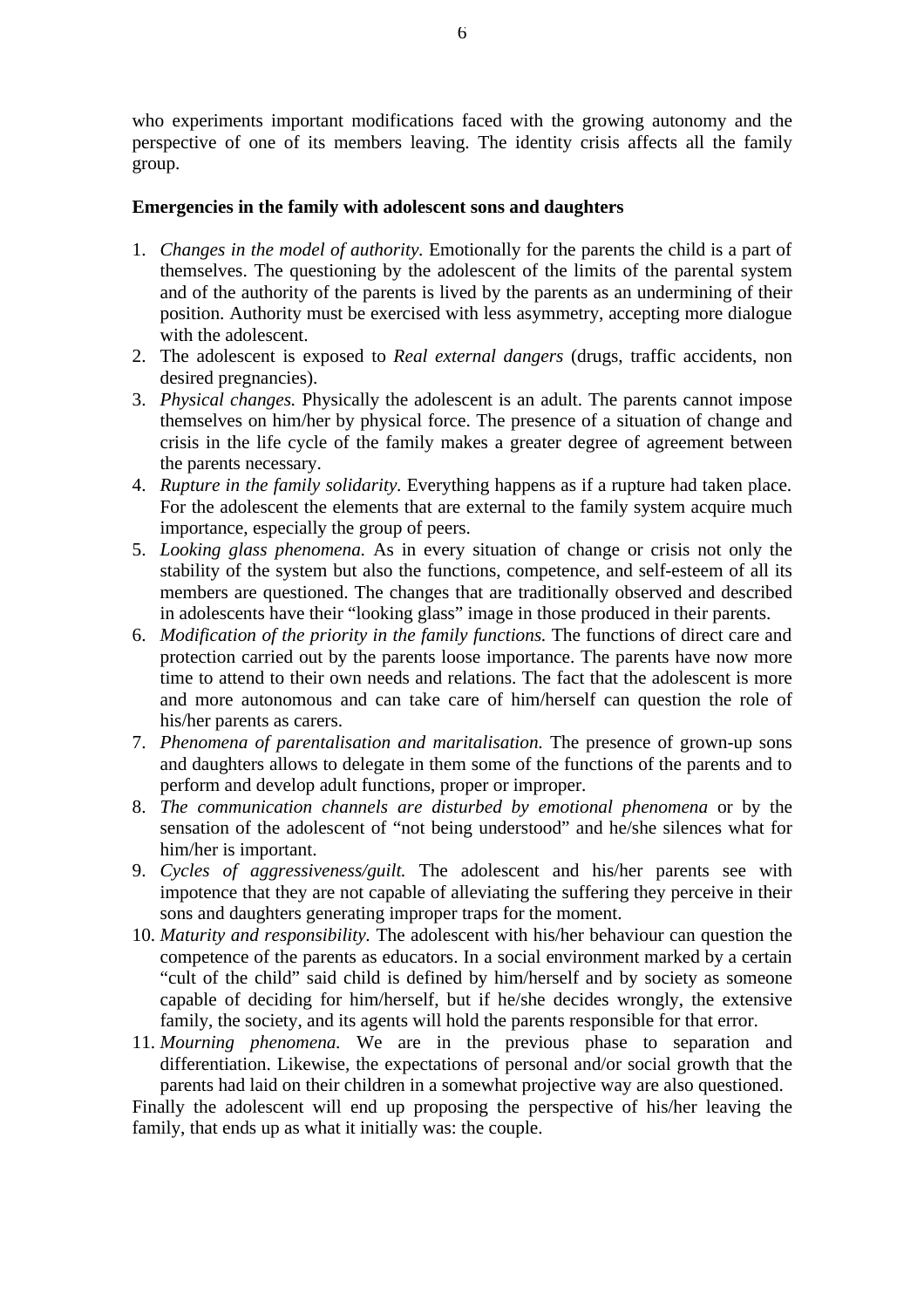#### **Predisposing social emergencies**

- 1. Decrease and questioning of the parental function -> disappearance of the aura of knowledge and power -> reduction of the identification capacities of the children.
- 2. Abolition of the generation barriers -> lack of adequate models -> search or invention of other models: gangs -> peers sometimes inadequate.
- 3. High frequency of broken families -> single parent families -> high rate of suicides.
- 4. Dysfunctions of parentality, search for models: "adequate models". Quick changes of the political, social, and ethical forms -> "there is no future".
- 5. Intense impact of the media.

Evidently to take into account the position of the parents and to avoid making mistakes that can be fatal in the therapy of families with adolescent sons and daughters can be important. Obsessed with the idea that we only have to facilitate the maturationseparation of the adolescent, which implies a fairly lineal perspective, we often forget the need of all the family system to adopt a new identity. We put aside taking into account the specific needs of the parents, which can even determine a univocal positioning of the adolescent "who the family system prevents the differentiation", an approach that disqualifies the parents and at the same time disqualifies the therapist as an agent of change.

Adolescence is a stage in which the human being "lacks something" to make him/herself, to come to be, and very often the family systems and other levels that feed these also "lack something".

## **3.2 DEATH**

The human species is the only one for which death is present during all the life. It is the only species that accompanies death with a funerary ritual, and the only one that believes in the survival or resurrection of the dead.

*Rochefoucauld* declares: "Neither the Sun nor death can look at their faces".

*Metchnicoff* points out: "Our intelligence so daring and active has hardly occupied itself with death".

*E. Morin* declares: "It is necessary to reveal the deep passions of man faced with death, to consider the myth of its humanity, and to consider man himself as unconscious guardian of the secret. If we want to escape the myth, the false evidence, and the false mystery it is necessary to "coopernise" death. The field of death will continue to be the dark zone in which irrationality, magic, and myth most categorically triumph. The rites, practices, and beliefs around death continue to be the most primitive part of our civilizations. This determines that death escapes the dialectic magical practices/scientific-technical practices. And in this dark hole remains death. It is not possible for the human being to adapt death to his technique and his science. He can only adapt it magically, he can only humanise it mythically.

For *Freud* man is always surprised by death. It is a need with a tendency to deny and forget. It is always incredible, unexpected, and inadmissible. This is why in daily life death is normally not present amongst the habits, work, and activities. Death only reappears when the self contemplates it or contemplates itself (bad son of laziness or of the love of oneself). And *Frazer* in the same line declares: "It is impossible not to be surprised of the force and universality of the belief in immortality".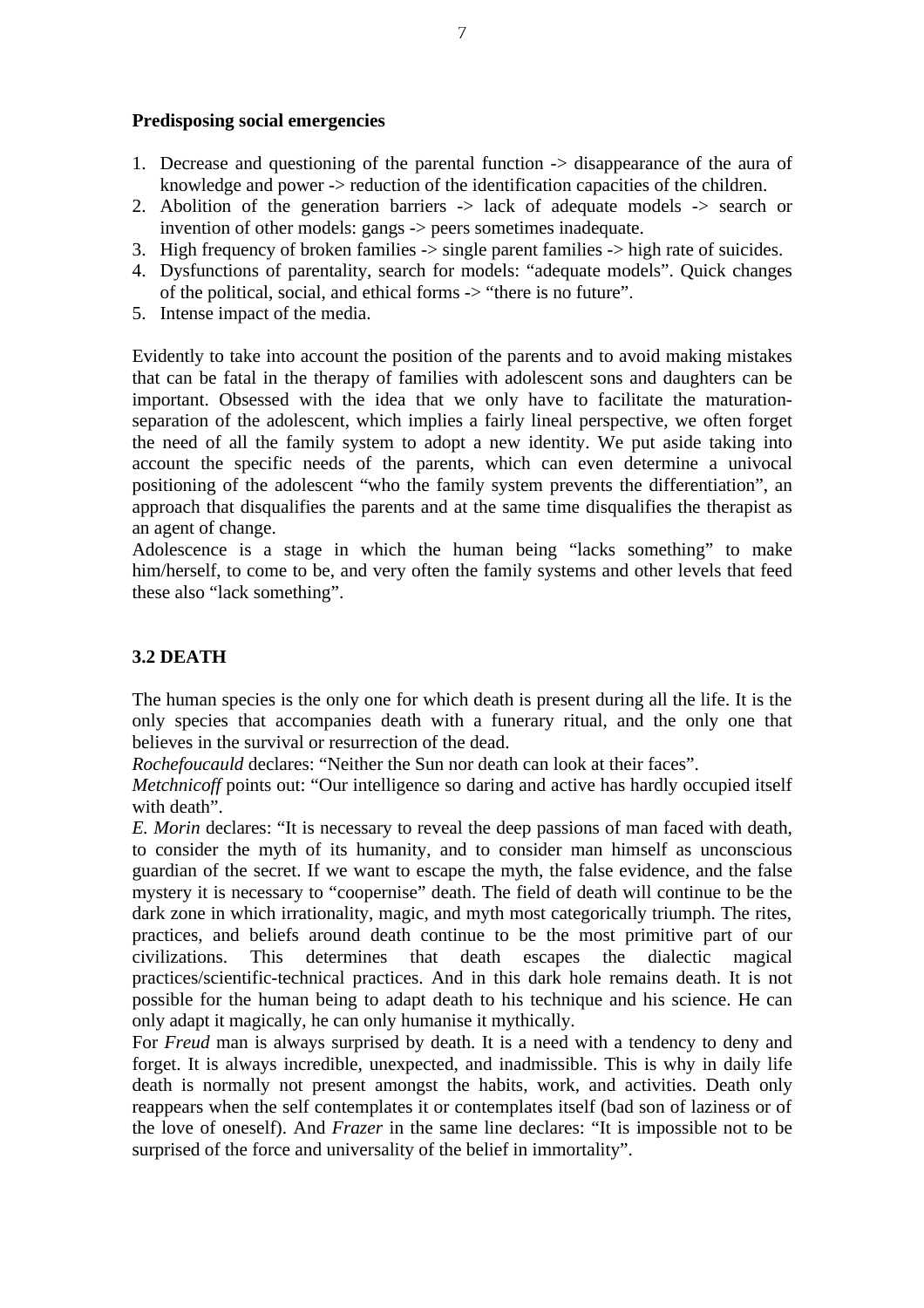And in this way death will continue to be an inhuman gap in the deepest of the being. Everything that makes reference to death is the most universally infantile there is in mankind.

The idea of death is an idea with no content, "empty", or whose content is the infinite vacuum.

Here we are faced with the phenomenon of disappearance, extinction, the ineffable, unimaginable, unthinkable nothing, the vaguest of empty ideas.

The loss of individuality produces pain and terror in man. The pain produced by death only exists when the individuality of death is present and recognised. The closer, more intimate and familiar, more respected and "unique" the deceased the deeper the pain. The horror of death depends on how detached the individual is of the group. The imperative presence of the group rejects, annihilates, inhibits, or diminishes the consciousness and the horror of death. The more the group participation the less the consciousness of death, and the less the social participation the greater the individual self-affirmation and the greater the consciousness of death. Civility and the group gives the individual a compensation for death, being able to extract from the civic participation a strength that is capable of dominating death.

When the disappearance is of another, someone alive, "perceivable", because he/she stops being perceived in the physical plane but not in others, we can verify this in some experiences of mourning, it is the extinction, feeling the vacuum (all negative phenomena... persons or things that no longer exist...) although we use words that in an automatic and unconscious way we assimilate to the existence of something, this is a phenomenon accomplished in our linguistic/unconscious operations, the nothing is in itself a paradox, it is a paradoxical and maddening concept and word. Because nothing is the absence of everything, these concepts for the humans are not cognisable. Thus death as an empty idea or idea of emptiness, of something where there is less than nothing, we will say what *Wittgenstein* declared: "Of what we cannot speak it is better to be silent". Maybe we can only know "what death is not" through its absence, what is full of life, that is not death.

#### **We can determine that there exist three types of Death:**

Death as a gradual and polydimensional process, not as a concrete and specific fact, where time, "the psychical tempo", time as experience is of determining importance.

*Biological Death:* The evident process of the end of vital functions that today is translated as "brain death" registered in the electroencephalograph.

*Psychological Death:* Related to the feelings: the feeling of "internal vacuum", "feeling of nothing", "to not feel nothing", etc. that we can observe in psychopaths or isolated people.

*Social Death:* Related to states of social detachment, isolation, and anomie.

## **3.3 SUICIDE**

For *Solomon (1976)* suicide is the common final path and the result of a progressive failure in the adaptation with isolation and alteration of the human relational networks that sustain us and give meaning to life, vanishing that mysterious and vital force that makes every living creature desire to keep itself alive, constitutes a polydimensional and complex phenomenon studied from the biological, sociological, and clinical approach.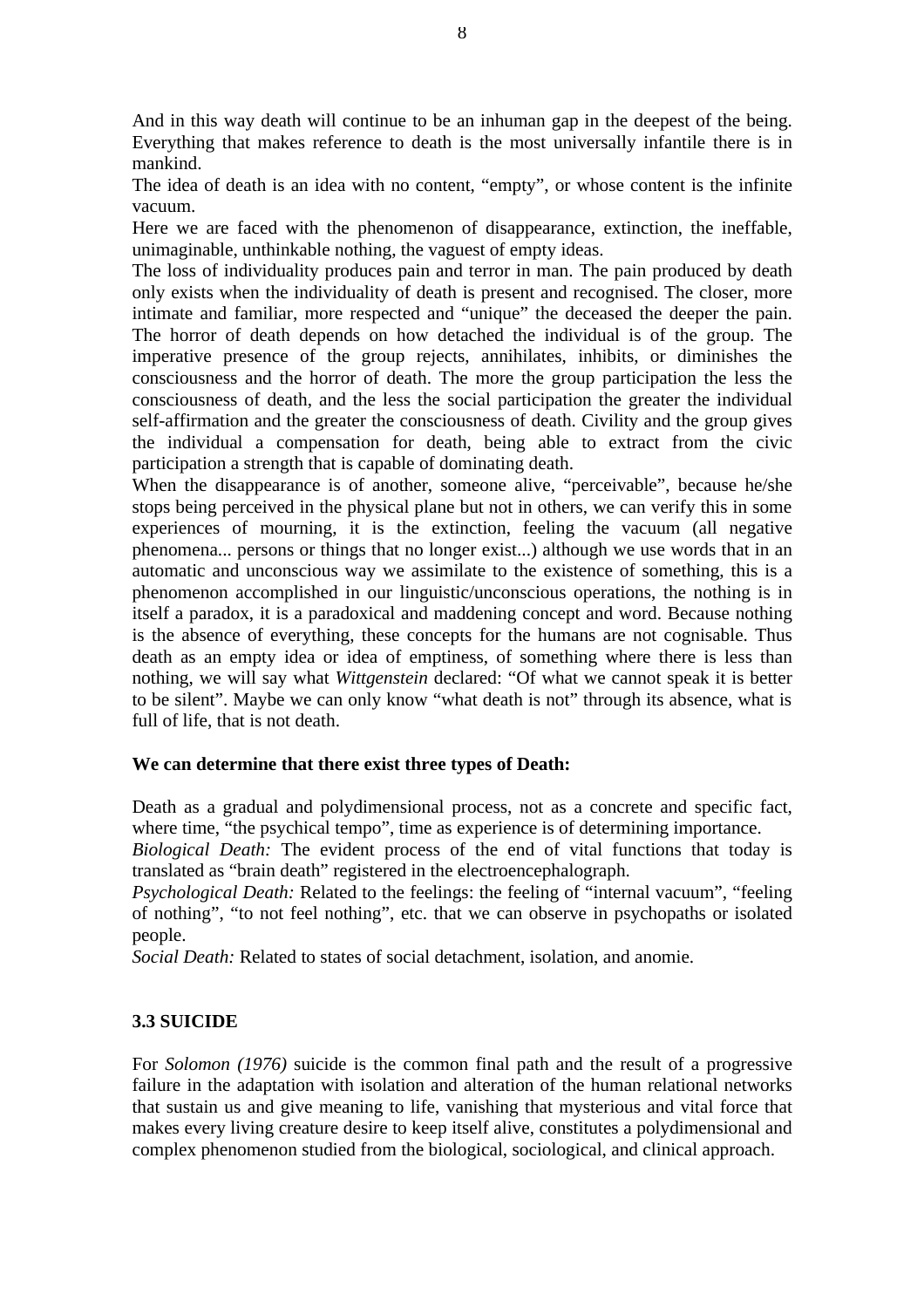*Emile Durkheim (1897)* in his work *Suicide, a study in sociology* defines suicide as a social emerging phenomenon in which there not always is a basis of mental disorder, and describes four ways of suicide: egoistic suicide, altruistic suicide, anomic suicide, and fatalistic suicide.

For *Freud* suicide is a painful symptom produced by self-destructive tendencies that are present in all types of people. An intrapsychical phenomenon determined unconsciously in which intervene the aggression and the hostility towards oneself due to not being able to externalise it. The basis of suicide is in the death instinct. It attends to an aggressive impulse that is introjected towards itself. For *Albert Camús* there is no philosophical problem truly as important as suicide. *Landsberg* declares: "The will to live of the human animal is not unlimited nor unconditional. We still have to know if suicide is in all cases contrary to the love we owe ourselves".

"An unembraceable and enigmatic question as the human condition, a terrible and disturbing mystery of which in reality we know little" *Ros Montalbán*. Following *E. Morin* we think that: wherever suicide occurs society has not only failed in its attempt to drive death away, to give the taste for life to the individual, but also that it has been defeated and denied: it was not able to do anything for and against the death of man. The individual affirmation wins its extreme victory that at the same time is an inevitable disaster. Wherever individuality, solitary, radiant detaches itself from any bind there also solitary, radiant death rises like the sun.

Why is the fact of self-inflicted death stigmatised, forbidden, anathematised, and persecuted? It is an act that is too radical, too libertine, too much individual selfaffirmation, too unstructuring of the social organisation in all its dimensions; it is an emerging phenomenon that speaks of the failure of a society in the measure that it fulfils the functions for which it is organised and has sense, containing and favouring the processes that generate life.

## **4. REFLECTIONS ON THINGS**

#### **Perceptive fascination of the senses.**

The human being presents certain perceptive inertias and customs, as there exist cognitive patterns of processing information and styles of facing problems. We humans tend to observe, classify, give priority and meaning to those phenomena of nature that "perceptively are more striking". It is like a tyranny of the perceptive senses, inertias, patterns, and routines. We are in the "empire of the concrete, the measurable, and the tangible, sometimes similar to that which is most real and scientific".

On the other hand we attend the discredit and marginalisation of that which is scientifically less plastic, perceptible, measurable, and provable: statistically significant. We are at a moment where the most important is: the individual, the person, the body, the brain, the organ; something like the tyranny of the *OBJECTIVAL UNITS*, by our senses or our machines of defining and objectivating units in detriment of the relations between said units. It is something like a *"Narcisist Regression or a Perceptive Primitivisation"*.

#### **Personalisation and individualisation of the process of death.**

The unstructuring processes that increase entropy are inherent and natural phenomena in the systems and in the transactions that take place in them. Some of these processes are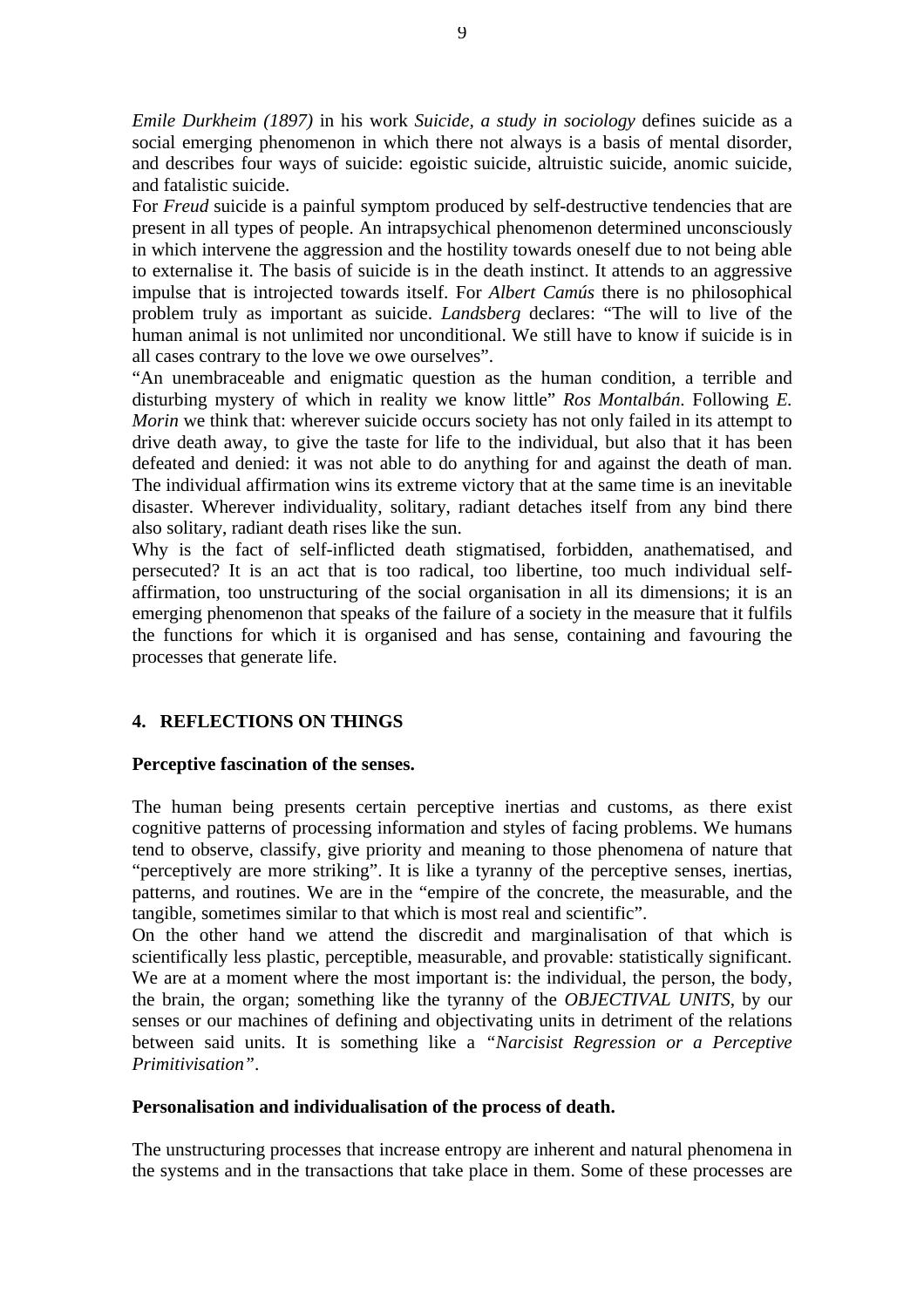difficult to observe and perceive as they are subtle and of a high degree of relational sophistication between the units. In this way emerge phenomena of *Incarnation or Embodiment of death*. These are processes by which we can objectivise, evidence, prove, and give testimony of these processes. Suicide is one of these processes and it is determined in a perfectly established way as a phenomenon in which the relational dimensions determined by processes of starvation or need, *"dis" phenomena*, or dysfunctional processes in general and in less degree harmful, violent, or fatal processes intercur. From the point of view of the different levels of structure of the systems and the laws that regulate them, their principles, rules, and regulations, the act of suicide imposes itself in the different constellations and levels in which it participates, composes, and intersects the human being. An act "against nature" in the legal organisations and structures that rule the different levels in which it participates and represents. This self-annihilation affects and alters all the levels, destroying in the microcosms, suicidal subject, and a whole macrocosms, different systems in which it is immersed. This perceptive and plastic apotheosis offered to the others, to the senses of the others where it communicates the nature of the thing, ritual, or orgy for the senses, a brutal analogical message of all the words, conversations, and emotions not said nor expressed, grotesque iconic synthesis where we have not passed to digital verbal codes manageable by language and its syntax, all the words and conversations not said nor expressed, where all the information is synthesised without structuring, producing a phenomenon of change and transformation: physical death, psychical death, family death, social death, death of the system of beliefs, death of nature.

Following *Watzlawick (1967),* based on the contributions on the communication of *Ruesch and Bateson (1951)*, the digital verbal communication speaks of the content and the analogical communications on the relation and rules that regulate the relation, being in the field of the relational and the regulating rules. Failure of the functions of each of the systems in its work of providing and maintaining the adequate means and ways of communication in order to maintain life.

The idea will be to change the trend of problematic expression, to perform a translation so that it can express this in an intelligible way and with common means, and thus to be able to understand itself and others.

#### **The vital organisers.**

If in the measure that systems are given information or input they develop their negentropy as a variable that indicates the structure and organisation, then those structuring elements of life in each of the dimensions are competence of the different levels or constellations and in a singularised way in each human being. In some way the suicide of an adolescent youth is an ecosystemic emergent that evidences the needs or dysfunctions, "the adolescence" of certain basic "nutrients", functions, communication, and information that each of the levels should be competent in and contribute, and of which this bio-psycho-social environment has not attended or has failed, or is dysfunctional. In the ecosystem sometimes it is more important "what is lacking", "what there is not" than what this ecosystem lacks as an organisation and as a structuring and life facilitating ecosystem, as a vital, singular, and particular nutrition in each human being. But in these cases there exists a deficit (needs, dysfunctions, substitutes, etc.). In the interactive and relational spiral of the different systems that determine structures and organisations each of them "lacks" or fails in its task of creating, maintaining, and promoting life.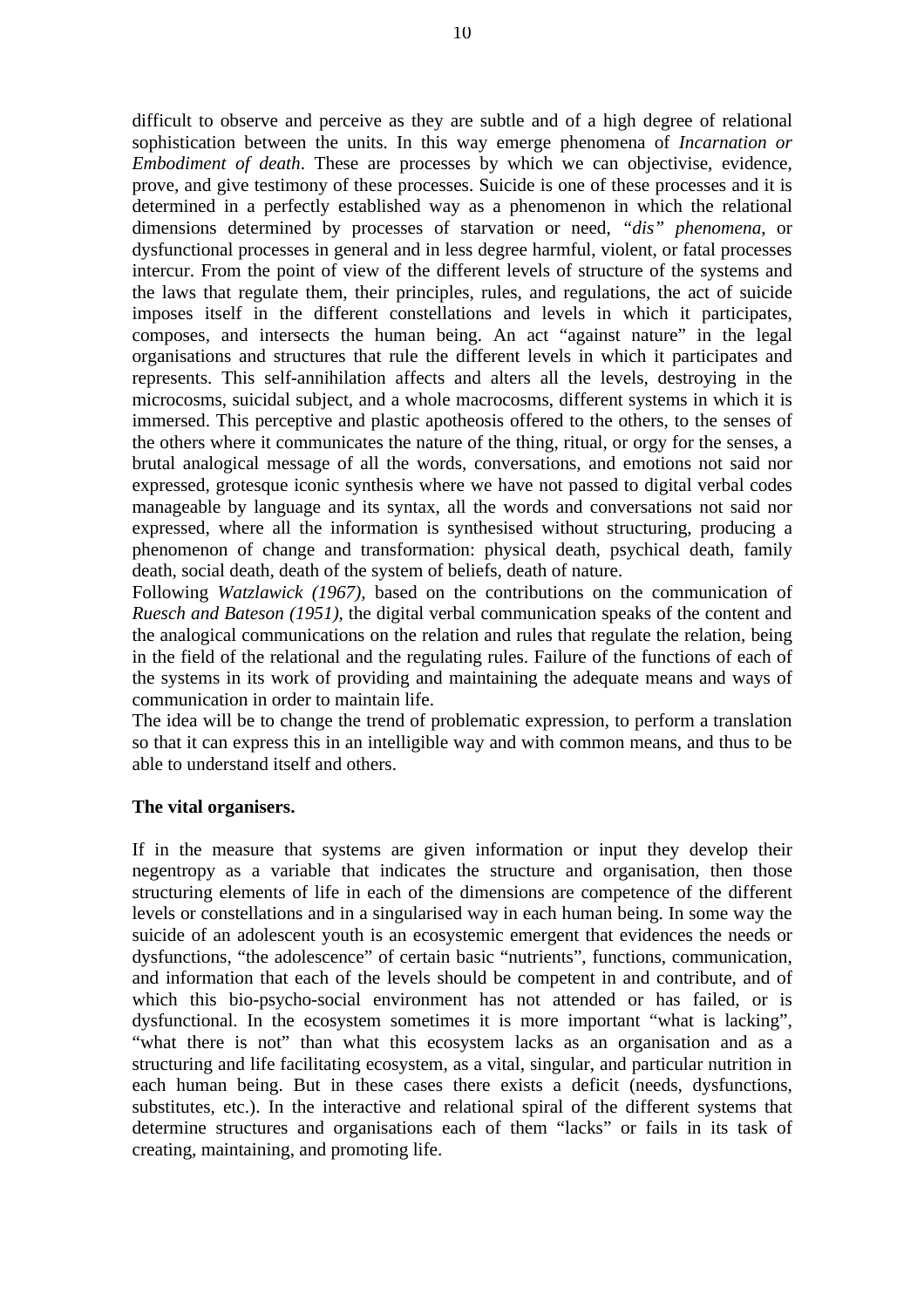In this sense we can describe only the different systems involved and their ramifications: **Parental figures and family systems:** intense sufferings, deficit of paternal role, overload and transformation of the role of the mother, disorders, dysfunctions, family disintegrations, fraternal organisation, single parent systems. **Groups of peers:** similar needs and dysfunctions, networks, organisation of "valid" groups of peers, friendship. **Teaching systems:** health of the educational organisations, educational policies, state of the teaching collectivities, "sufficiently good teacher", associations of parents. **Society/Image and the body:** sportive, aesthetic, fashions, diets, etc. **Festive-ludic aspects and leisure time:** festivals, music, the world of the consumption of substances, systems of cultural organisation. **Artistic:** Degree of stimulus of the arts for youth? **Moral, ethical, philosophical, and religious systems. Health devices.** There also exist dysfunctions and deficits. **Media:** Strong impact on youths and their messages.

## **5. THERAPEUTICAL ASPECTS**

- v Biological dimension. The surgical medical moment / **"to attend to the body"**
- v Psychological or psychiatric dimension / **"to attend to the individual"**
- v Family dimension / **"to attend to the family"**
- v Social dimension / **"to attend to the other systems, the network"**
- v Prevention aspects / **"to prepare the attention"**

## **5.1 THERAPEUTICAL POSITIONING**

#### **Homeostatic Positioning (change I)**

- $\boldsymbol{\times}$  Style of factic answer (medical-psychiatric, legal, police, family)
- Disqualification and disconfirmation (role of the sick, mad, bad, irresponsible person)
- **\*** Attitude of improper cares, regressive positioning
- **X** Mistrust, Attitude of control
- **X** Psychiatrisation, moralisation, legalisation
- **x** In synthesis, "attitude of avoiding killings"

#### **Morphosynthetic Positioning (change II)**

**X** Strategic answer of change: therapeutic programmes

 $\boldsymbol{\times}$  The therapist through his/her work will be a catalyst of the processes of change to generate a search of the necessary contributions for the decision of living and organising the system for life

- $\boldsymbol{\times}$  Knowledge of the nature of things
- $\boldsymbol{\times}$  Social representative that catalyses the changes
- $\boldsymbol{\times}$  To give something that represents life
- **X** Coordinator of changes in the systems that generates the necessary contributions so that the adolescent wants to live
- **X** Therapist as an interface of the conscience of the constellations so that the patient/family/system is recognised and recognises itself.

#### ß **Specific techniques of approach:**

 $\triangleright$  Bind of confidence and support (Joining)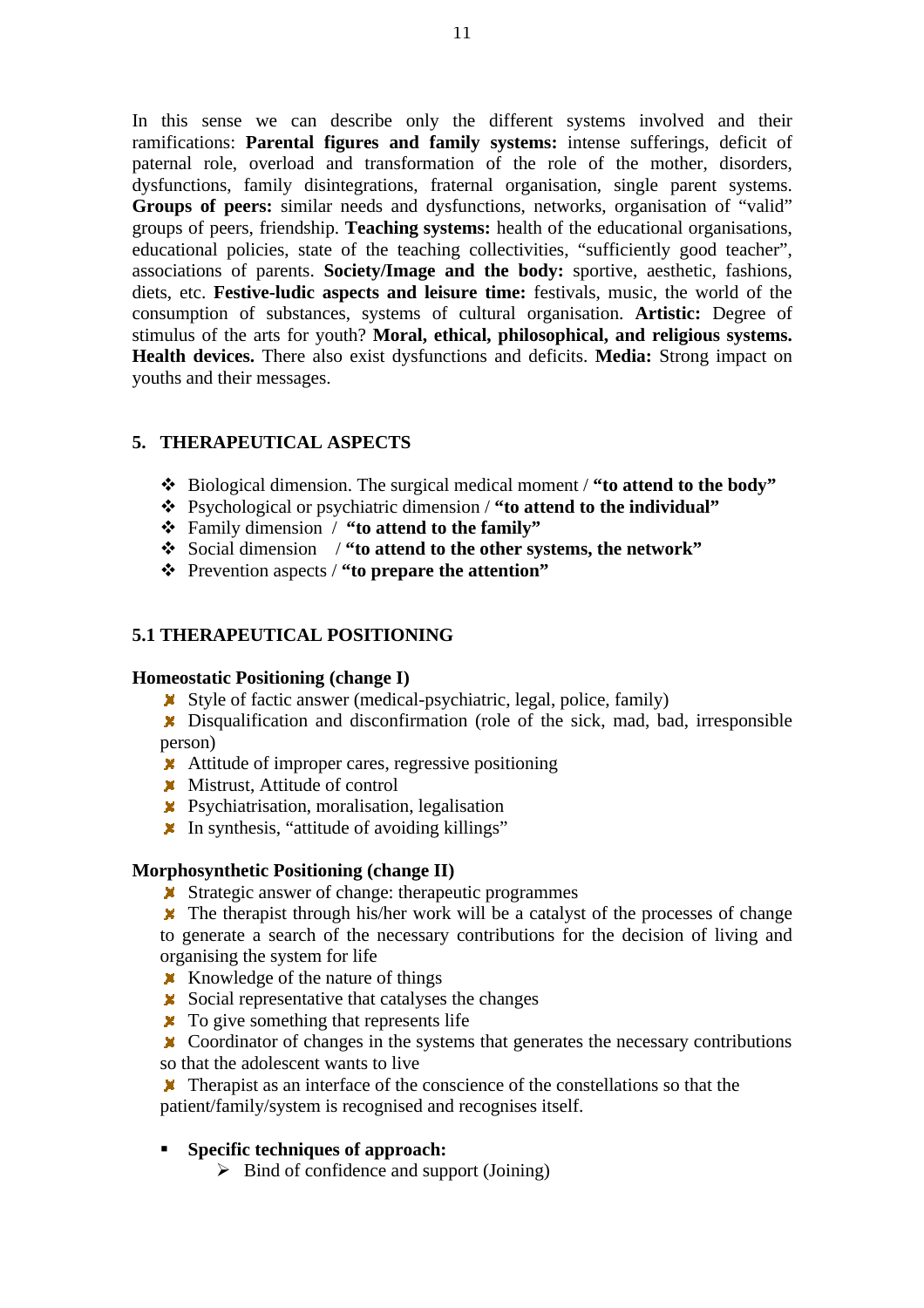- $\triangleright$  Verbalisation of problems and difficulties
- $\triangleright$  Empathic attention and understanding predisposition
- $\triangleright$  A space of communicative freedom
- $\triangleright$  To represent a vital ally
- $\triangleright$  To represent a lethal ally (paradoxical strategies)
- $\triangleright$  Resetting:
	- To take care of another
	- $\blacksquare$  To take care of other things
	- To take care of his/her carers
	- $\blacksquare$  To save others
	- To face other less "evident" problems
- $\triangleright$  "Magic wand" effect
- > "Snowball" effect
- $\triangleright$  "Snowball going down hell's slope" effect
- $\triangleright$  Ghost constructions of fiction: "the details of the funeral"
- $\triangleright$  "Family/systemic dilution of the symptom" effect
- $\triangleright$  Searching the forgotten saviour
- $\triangleright$  Creation of training systems

# **6. CONCLUSIONS AND SUGGESTIONS**

# **1. The concept of Sufficiently Good Team/Therapist**

- <sup>q</sup> Knowledge/training/experience/support team
- <sup>q</sup> "Joining" Individual/family (real and valid contact)
- <sup>q</sup> Understanding, empathic, and respectful attitude of the family system
- $\Box$  Consciousness of the things of nature and the nature of things
- <sup>q</sup> Adequate and appropriate positioning
- $\Box$  Understanding of the homeostatic needs and organisation of the patient and the family
- $\Box$  Therapeutic strategy/therapeutic programme
- $\Box$  Representative and social mediator of the processes of life
- <sup>q</sup> Transmission of confidence, respect, and hope
- <sup>q</sup> Catalyst of the processes of change of the system: to give or train in that they search and achieve what they need (use of the system's resources)

## **2. The importance of the "therapeutic tempo".**

The moment the problem is identified the time of the demand or of the detection of the "problem of suicide" in a youth is relevant at the time of the therapeutic positioning.

Let us not forget that therapists and therapeutic teams have a limited margin of manoeuvre and flexibility as they also belong to complex systems and are part of the social ecosystem.

This is important in relation with the more homeostatic or morphosynthetic positionings.

Following the famous phrase of *T. de Zurilla and M. Golfried (1971):* The problem is not the problem; the problem is the solution. We can say that the art of therapeutic intervention is in knowing when and how is the moment of applying a logical solution and when the logic of the solution stops being so and becomes the problem.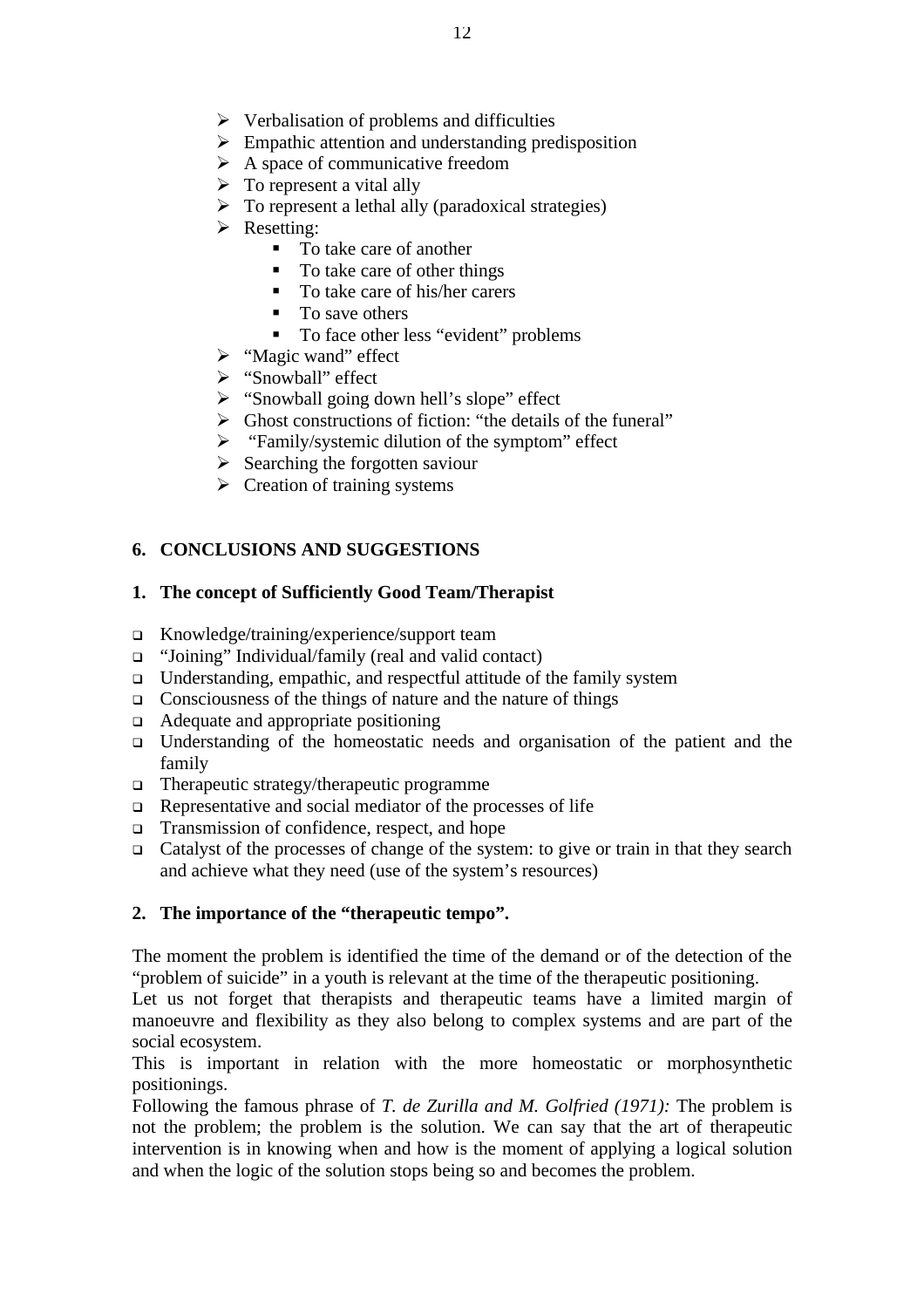#### **3. The ecological dimension of the phenomenon.**

Let us remember the importance of the emergence of the phenomenon of suicide as an ecological event in the patient's world, the importance of this conceptualisation for the exploration procedure and the therapeutic programme. As it is an eminently relational phenomenon the strictly individual approaches or the purist intrapsychical approaches do not make much sense as very frequently there exist problems that are relevant in the family, psychic pathology of the parents, or important surrounding relational problems.

## **4. The importance of the work of the network and the group of peers.**

In this way it becomes relevant and whenever it can the work on the network of the ecosystem of the patient and/or the family is fundamental, or the format of group activities of relational training of the adolescent.

## **5. Prevention/information programmes.**

The school programmes of prevention of suicide aimed at the infant-juvenile population based on (doubtful) premises that every adolescent in a situation of stress is at risk of suicide have been evaluated by studies and the results are conclusive: these programmes are not effective in preventing suicide or in changing attitudes of adolescents towards it. Likewise it has been proven that there exists a significant increase of suicides in adolescents in the two weeks following the presentation in the media of real or fictitious stories of juvenile suicide *(Pfeffeer 1996).*

The publishing of *The sufferings of young Werther* was followed by a plague of suicides. Since then the possible inductive factor of literature, cinema, music, and the media is a continuous debate on suicide between those in favour of a total freedom of communication and those in favour of the so called "law of silence". On the contrary, the programmes of public health that promote health and that life is healthy are advisable. To sum up, the projects that stimulate and develop healthy activities are more effective than the programmes mentioned above.

#### **7. BIBLIOGRAPHY**

**1.Ariés Ph.** El hombre ante la muerte. Taurus humanidades. 1983

**2.Bataille, G.** El erotismo. Tusquet Editores. 1992

**3.Bejar, H.** La cultura del yo. Alianza Universidad. 1993

**4.Bobes García, J. et al.** Prevención de las conductas suicidas y parasuicidas. Editorial Masson ,1997

**5.Bowen ,M.** De la familia al individuo. Paidós. 1991

**6.Boszormenyi-Nagy, I & Spark, G.M.** Lealtades invisibles. Amorrortu Editores, 1983

**7.Brand, G.** Los textos fundamentales de Ludwig Wittgestein. Alianza Editorial.1987 **8.Chabanes, J. P. (comp.)** Suicide et Culture. Conduites suicidaires de l´adolescent .

XXVI réunion du G.E.P.S. 1994